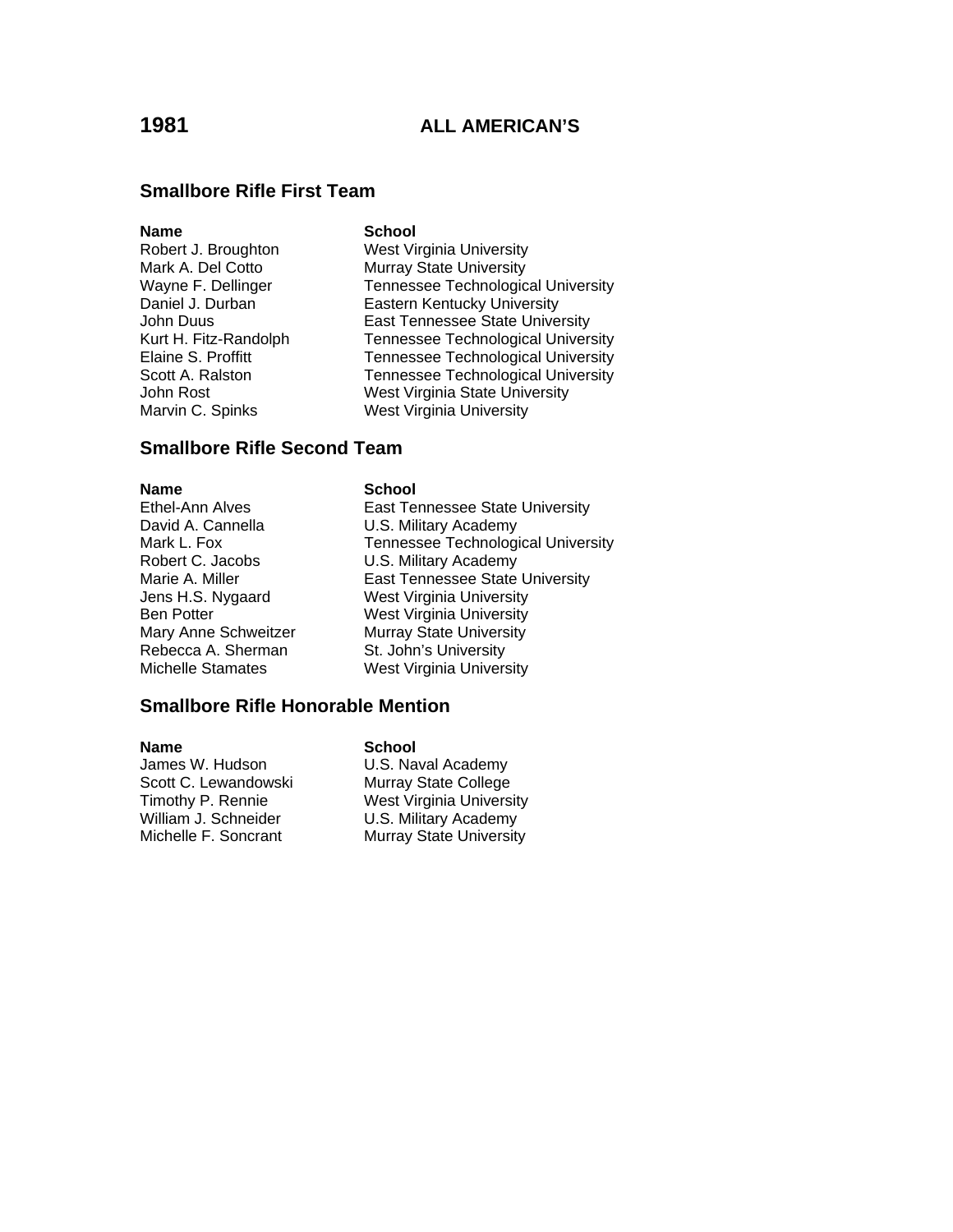## **1981 ALL AMERICAN'S**

### **Air Rifle First Team**

**Name School**<br> **Ethel-Ann Alves School**<br> **East Term** James W. Hudson U.S. Naval Academy Rebecca A. Sherman St. John's University<br>
Michelle Stamates Mest Virginia Univers

East Tennessee State University Daniel J. Durban **Eastern Kentucky University** John Duus East Tennessee State University Kurt H. Fitz-Randolph Tennessee Technological University Marie A. Miller **East Tennessee State University** Jens H.S. Nygaard West Virginia University John Rost (Scherman Mest Virginia State University Rebecca A. Sherman St. John's University West Virginia University

### **Air Rifle Second Team**

### **Name** School

Robert J. Broughton West Virginia University David A. Cannella **U.S. Military Academy** Kimberly A. Floer **Eastern Kentucky University** Scott C. Lewandowski Murray State University Karen Long<br>Barbara Sue Mann **Eastern Kentucky University**<br>Texas Christian University Barbara Sue Mann Texas Christian University<br>Elaine S. Proffitt Tennessee Technological Tennessee Technological University Scott A. Ralston Tennessee Technological University<br>
Fred Scott Tennessee Technological University West Virginia University Marvin C. Spinks West Virginia University

### **Air Rifle Honorable Mention**

| <b>Name</b>            | <b>School</b>                             |
|------------------------|-------------------------------------------|
| Mark A. Del Cotto      | <b>Murray State University</b>            |
| Mark L. Fox            | <b>Tennessee Technological University</b> |
| Robert C. Jacobs       | U.S. Military Academy                     |
| Raymond R. Slonena Jr. | <b>Tennessee Technological University</b> |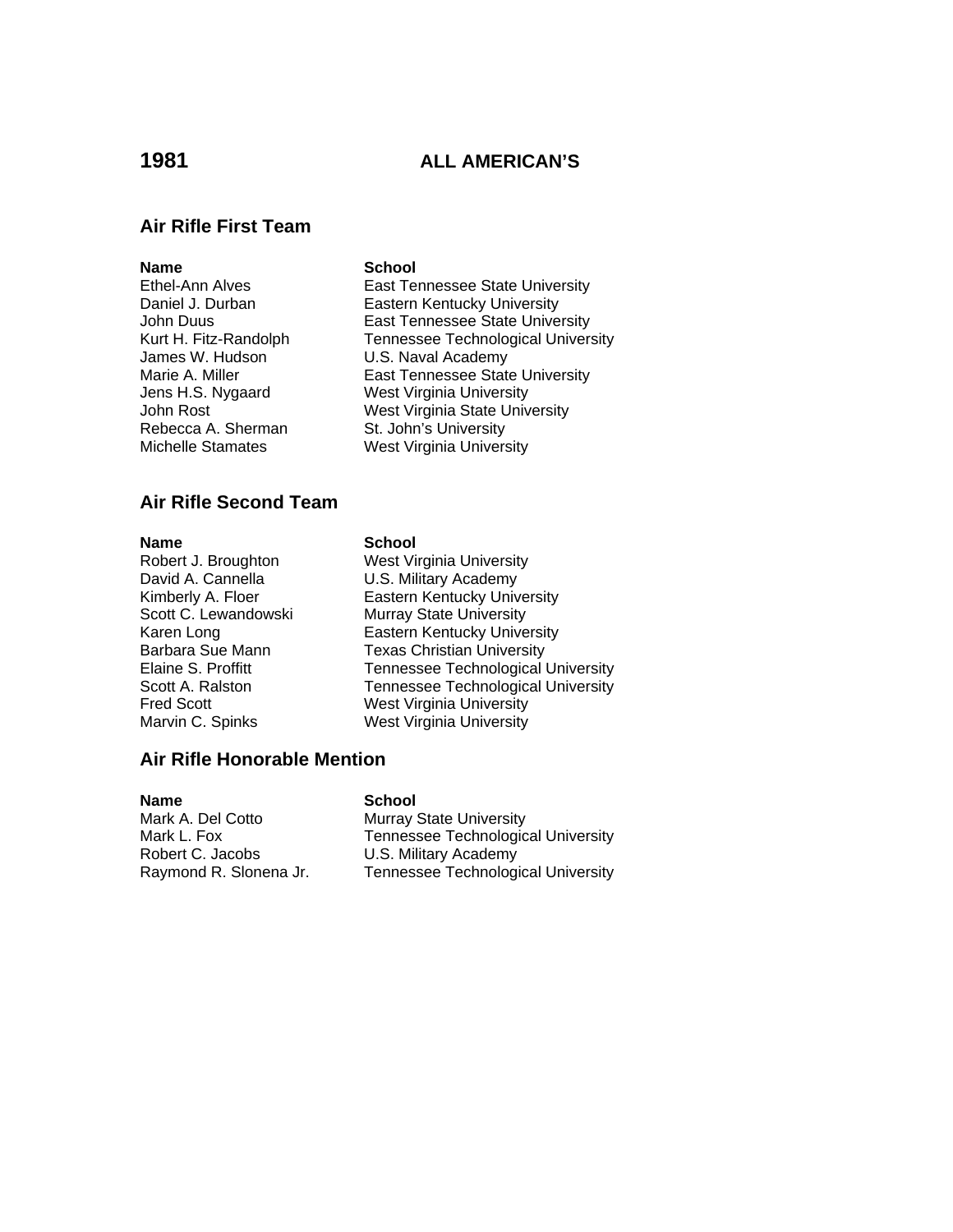## **1981 ALL AMERICAN'S**

### **Free Pistol First Team**

| Name                 |
|----------------------|
| Peter D. Achor       |
| Michael R. Behling   |
| Michael D. Boehle VI |
| Ted W. Carter        |
| Steven L. Kent       |
| David M. Lee         |
| Duane R. Nesset      |
| Bernt L. Oydna       |
| Patrick D. Saunders  |
| Timothy L. Westfall  |

**School** U.S. Naval Academy U.S. Air Force Academy U.S. Naval Academy U.S. Naval Academy U.S. Military Academy U.S. Military Academy **U.S. Military Academy** U.S. Naval Academy U.S. Air Force Academy University of Virginia

### **Free Pistol Honorable Mention**

| Name             | School                                |
|------------------|---------------------------------------|
| Duncan F. Hughes | Massachusetts Institute of Technology |

### **Standard Pistol First Team**

**Name** School

Peter D. Achor U.S. Naval Academy<br>Michael D. Boehle VI U.S. Naval Academy Michael D. Boehle VI Ronald L. Humphreys U.S. Military Academy<br>David M. Lee U.S. Military Academy David B. LeMauk U.S. Military Academy Bernt L. Oydna **U.S. Naval Academy** Phillip C. Tissue U.S. Naval Academy Timothy L. Westfall **University of Virginia** 

Steven K. Collins Niagara Community College U.S. Military Academy Mark B. Stewart Sam Houston State University

### **Standard Pistol Honorable Mention**

**Name School**<br>
William H. Gascoyne **School** 

Worcester Polytechnic Institute Alan C. Guarino U.S. Military Academy U.S. Military Academy